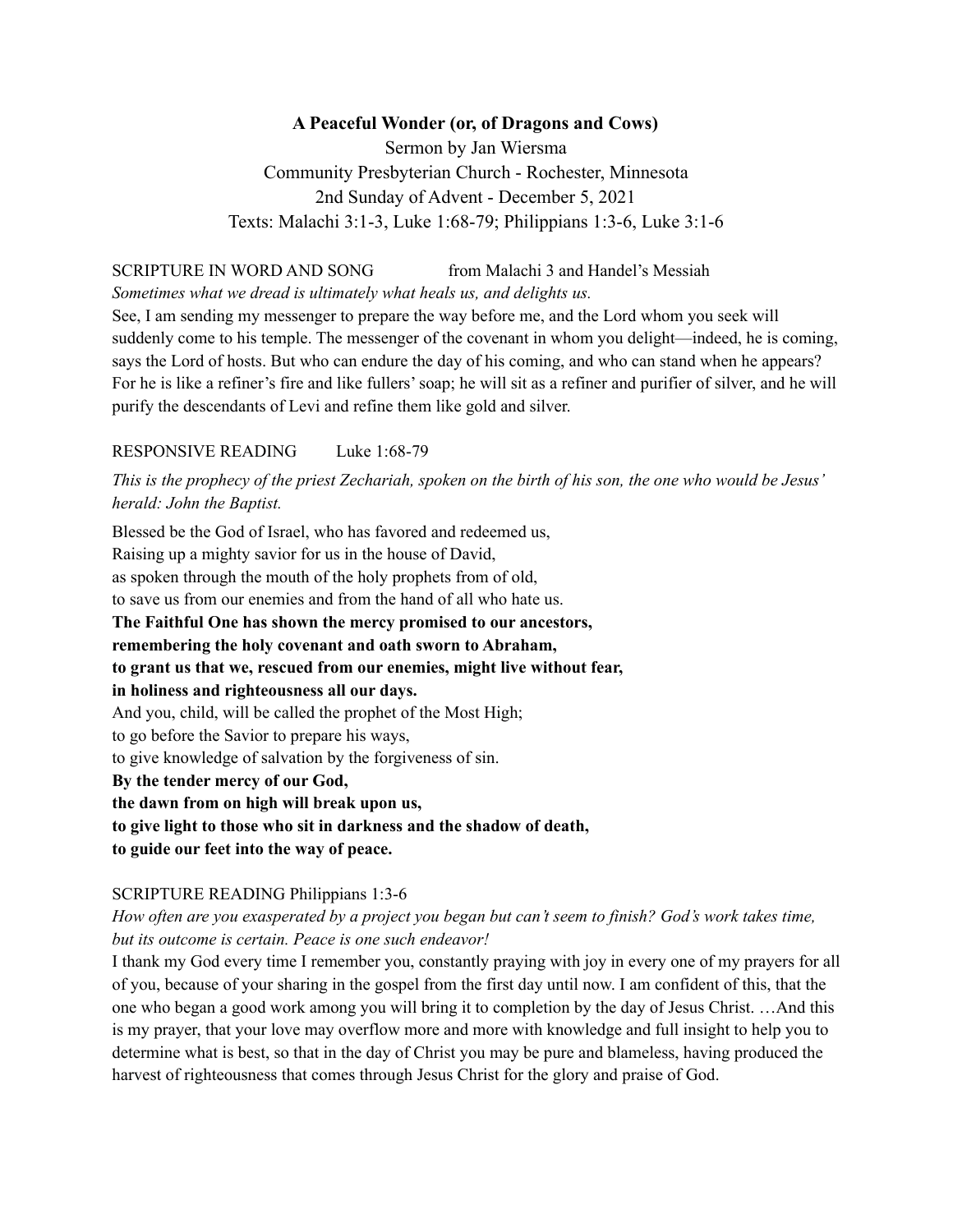### GOSPEL READING Luke 3:1-6

*Each of the four gospel writers tells the story of Jesus' life in their own way. Luke is particularly careful to place it at a distinct moment in history, while tying it to Israel's prophetic past.* In the fifteenth year of the reign of Emperor Tiberius, when Pontius Pilate was governor of Judea, and Herod was ruler of Galilee, and his brother Philip ruler of the region of Ituraea and Trachonitis, and Lysanias ruler of Abilene, during the high priesthood of Annas and Caiaphas, the word of God came to John son of Zechariah in the wilderness. He went into all the region around the Jordan, proclaiming a baptism of repentance for the forgiveness of sins, as it is written in the book of the words of the prophet Isaiah, "The voice of one crying out in the wilderness: 'Prepare the way of the Lord, make his paths straight. Every valley shall be filled, and every mountain and hill shall be made low, and the crooked shall be made straight, and the rough ways made smooth; and all flesh shall see the salvation of God.'"

Perceptive readers will have noted that this Peaceful Wonder Advent sermon has a subtitle: On Dragons and Cows. You may wonder what dragons and cows have to do with peace, with Advent, or even with each other - other than that dragons, as we know, eat cows. This does not happen today. What does happen, you will learn.

But in fact we begin in a hot summer long ago in my callow youth, when my friends and I played music far into the night. With no ill intent whatsoever, we played far longer than is generally acceptable, especially in an apartment on a hot summer evening with all the windows open. It wasn't until the landlady came banging at the door that we realized we'd been disturbing the peace. "Sorry, sorry!" we all cried, penitently. "Being sorry's not enough!" she yelled at us.

If penitence is not enough, then what is? Maybe re-penitence, or, as we say, repentance. Being penitent *again* somehow involves more: a deeper change. Making peace means more than stopping the noise. It means change, deep change. We tried. I can't say we always succeeded.

Consider the changes the Bible promises are coming, and how hearts and minds are changed.



Consider the words from Malachi, and from the Messiah ("And Who Shall Abide the Day of His Coming?"): have you ever wondered about how the messenger we're waiting for is also the one who comes with these scary threats, namely burning (like the refiner's fire) and bleaching (like the fuller's soap)? Those things hurt; in fact, they hurt so much they need to be done *to* us, like surgery, because we'd never have the courage or the willpower to do them to ourselves. We'd pass out from the shock and pain.

If you've read the Narnia books by C.S. Lewis, you may remember awful cousin Eustace. What happened to him was what we all secretly dread: his insides started showing on the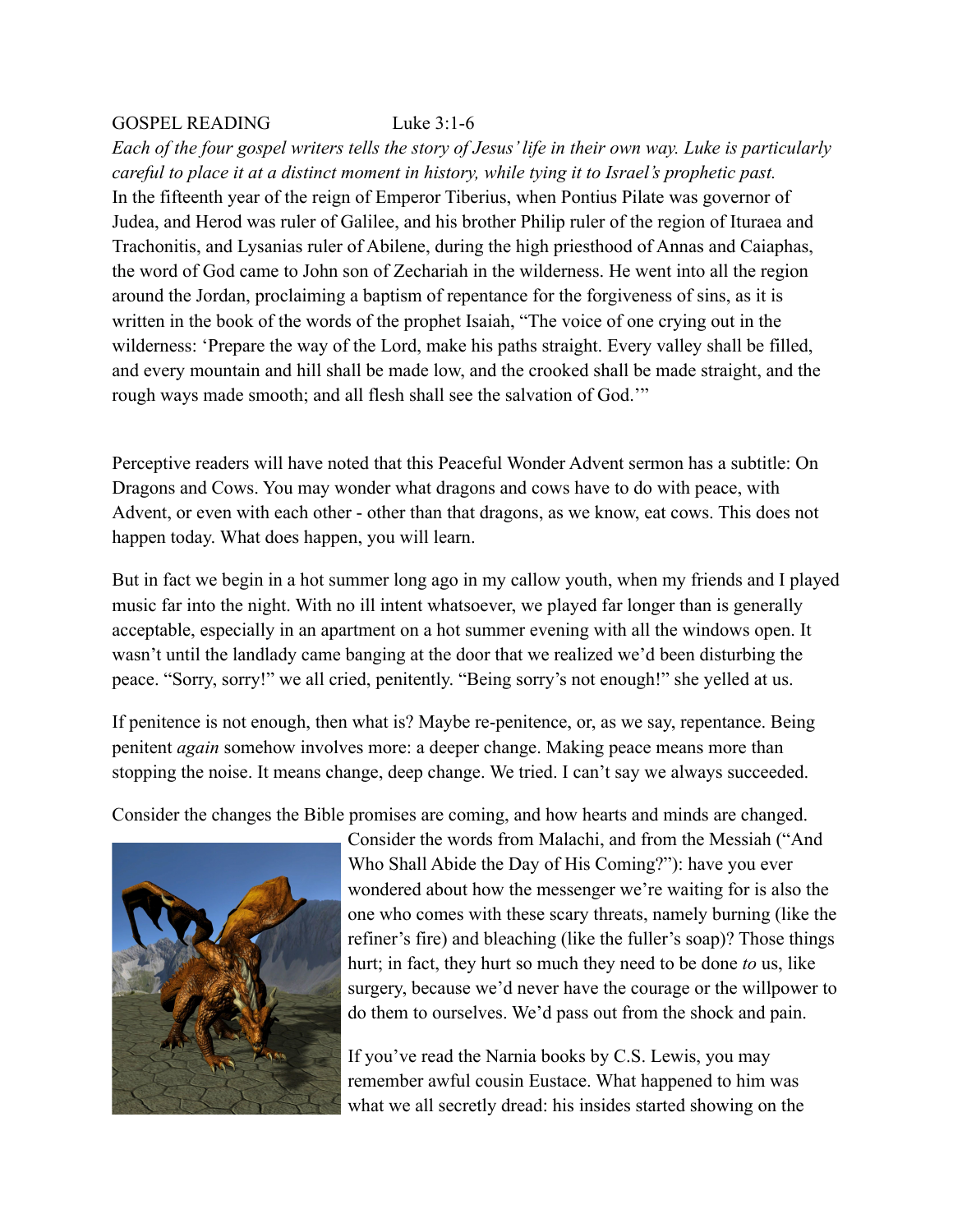outside. His own nasty, greedy thoughts turned him into a dragon. I can identify with that. Sometimes I feel like spitting fire myself. Sometimes we think we're concealing our warlike thoughts, and then the ugliness shows up on the outside. When Eustace saw his insides turned outside into a dragon, he didn't just feel sorry or penitent; he realized he wanted to change. But by himself he couldn't turn himself back into a boy. He tried to use his own claws to pull off his tough dragon hide, but he just couldn't dig deep enough. Then the lion Aslan, the Christ-figure, took over. Aslan dug in with *his* great claws and stripped him like a peeled stick. You can bet it hurt, too, like the purifying fire. Afterward Aslan invited Eustace to wash in a pool and the pain disappeared. As in baptism; he wasn't a new person yet, but he *began* to be a new person. He still had relapses. Don't we all?

This is why Paul's promise to the Philippians is so encouraging: "The one who began a good work in you will bring it to completion." Our goal for today is progress, not spiritual perfection.

Which brings us to Luke, and the fire-breathing prophet John the Baptist. John preached a baptism of repentance, and had no trouble naming the sins and the sinners. Sometimes I think Jesus gained a lot simply by contrast: where John is fierce, Jesus is gentle; John scolds, Jesus loves. John afflicts the comfortable; Jesus comforts the afflicted. But John had to come first, to prepare the way. And the prediction made by his father stands: "You, child, will be called the prophet of the Most High; to go before, to make the crooked straight and the rough places smooth," so that when the Savior comes, "the dawn from on high will break upon us, to give light to those who sit in darkness and the shadow of death, to guide our feet into the way of peace." The rough places in us need smoothing, so that Christ can guide our souls, our selves, into new ways of being. We need to be guided into goodness, we need to be loved into loving, we need to be trained for peace. We aren't instantly perfect; but the good work has begun. It begins within us.



I told you about my grandfather and his wonder word, purpaleanie. Well, my grandmother had her own kind of magic. My uncle wrote of the heifer Paulina, who strenuously objected to being milked by the little boy he was then. (A heifer, by the way, is a young and inexperienced cow.) She kicked and kicked until, in frustration, he whacked her back. His mother showed up just in time to avert disaster. She said, "O, Sietze, Sietze, God's blessing can never rest on such temper." Then, he wrote, as though to my grandma, "You went to the heifer's

head, served her an extra portion of corn meal, and talked to her woman-to-woman: 'You need to be quiet inside, Paulina, in order to be quiet outside.'And Paulina stood perfectly still...still, too, while I finished milking her." We all need peace inside before we can be peaceful outside. To stop kicking is not enough; we need to start actively making something positive. Like milk